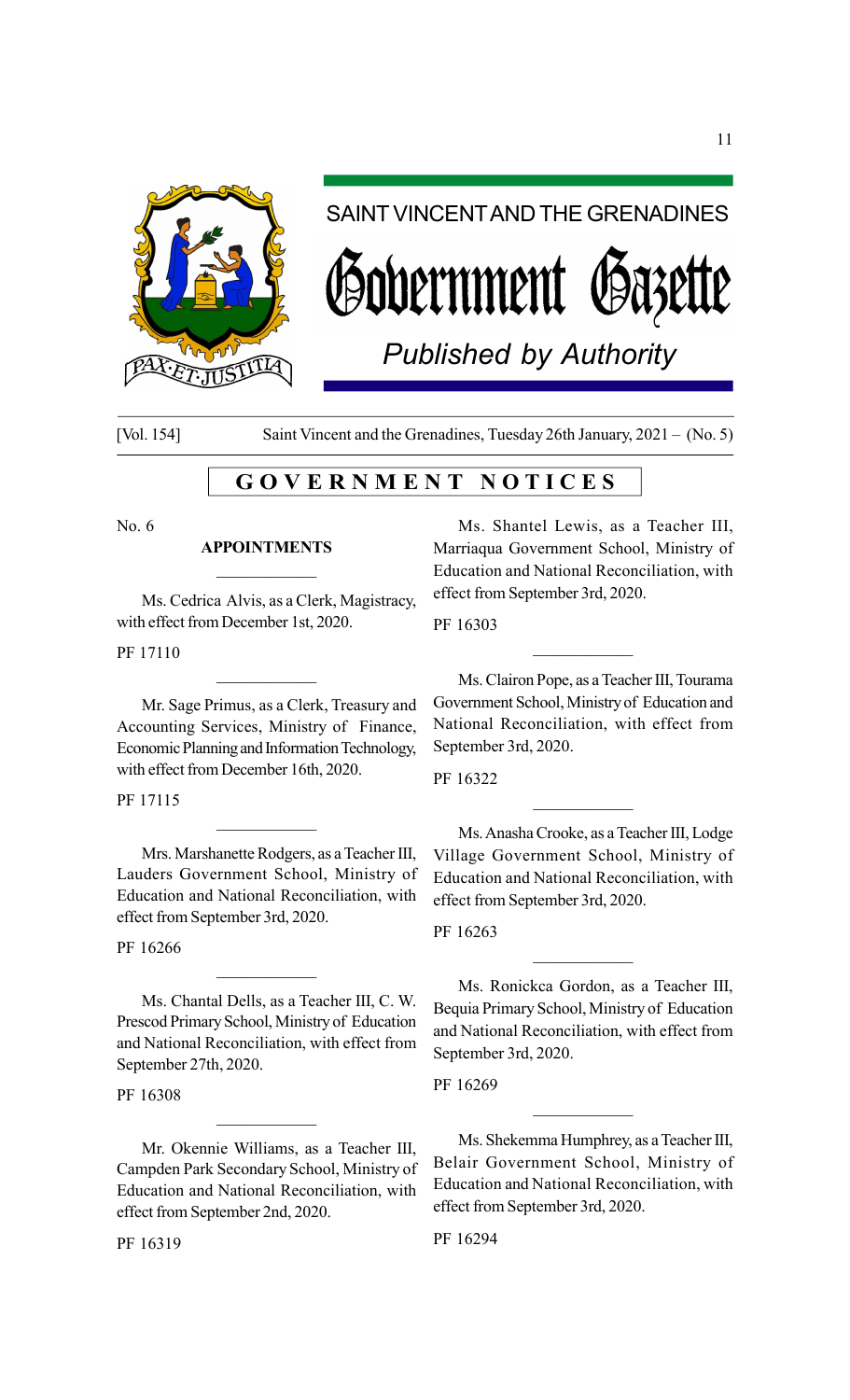Mr. Jairon Hector, as a Teacher III, St. Vincent Grammar School, Ministry of Education and National Reconciliation, with effect from September 3rd, 2020.

PF 16289

Ms. Kaleila King, as a Teacher III, Stubbs Government School, Ministry of Education and National Reconciliation, with effect from September 3rd, 2020.

 $\mathcal{L}_\text{max}$ 

PF 16279

Ms. Kayon Edwards, as a Teacher III, Marriaqua Government School, Ministry of Education and National Reconciliation, with effect from September 3rd, 2020.

 $\mathcal{L}_\text{max}$ 

PF 16298

Ms. Patrice Dick, as a Teacher III, Kingstown Anglican School, Ministry of Education and National Reconciliation, with effect from September 3rd, 2020.

PF 16284

Ms. Krystol Primus, as a Teacher III, Lowmans Windward Anglican Government School, Ministry of Education and National Reconciliation, with effect from September 3rd, 2020.

 $\mathcal{L}_\text{max}$ 

PF 16274

Ms. Jxavier White, as a Teacher III, Chateaubelair Methodist School, Ministry of Education and National Reconciliation, with effect from September 3rd, 2020.

 $\mathcal{L}_\text{max}$ 

PF 16297

Ms. Shakeela Barker, as a Teacher III, Georgetown Government School, Ministry of Education and National Reconciliation, with effect from September 3rd, 2020.

 $\overline{\phantom{a}}$  . The set of the set of the set of the set of the set of the set of the set of the set of the set of the set of the set of the set of the set of the set of the set of the set of the set of the set of the set o

PF 16275

Mrs. Adonica Bynoe-Barnon, as a Teacher III, Evesham Methodist School, Ministry of

 $\mathcal{L}_\text{max}$ 

Education and National Reconciliation, with effect from September 3rd, 2020.

PF 16286

Ms. Indira Derrick, as a Teacher III, Lodge Village Government School, Ministry of Education and National Reconciliation, with effect from September 3rd, 2020.

 $\mathcal{L}_\text{max}$ 

PF 16291

Ms. Donner Williams, as a Teacher III, Sandy Bay Government School, Ministry of Education and National Reconciliation, with effect from September 3rd, 2020.

 $\mathcal{L}_\text{max}$ 

PF 16295

Ms. Zanique Sam, as a Teacher III, Lauders Primary School, Ministry of Education and National Reconciliation, with effect from September 3rd, 2020.

 $\mathcal{L}_\text{max}$ 

PF 16304

Ms. Molinda McDowall, as a Teacher III, Georgetown Government School, Ministry of Education and National Reconciliation, with effect from September 3rd, 2020.

PF 16302

Ms. Philisiah Thomas, as a Teacher III, Belmont Government School, Ministry of Education and National Reconciliation, with effect from September 3rd, 2020.

 $\mathcal{L}_\text{max}$ 

PF 16293

Ms. Temicia Smith, as a Teacher III, Stubbs Government School, Ministry of Education and National Reconciliation, with effect from September 3rd, 2020.

 $\mathcal{L}_\text{max}$ 

PF 16272

Ms. Wendy Simmons, as a Teacher III, Barrouallie Anglican School, Ministry of Education and National Reconciliation, with effect from September 3rd, 2020.

 $\mathcal{L}_\text{max}$ 

PF 16276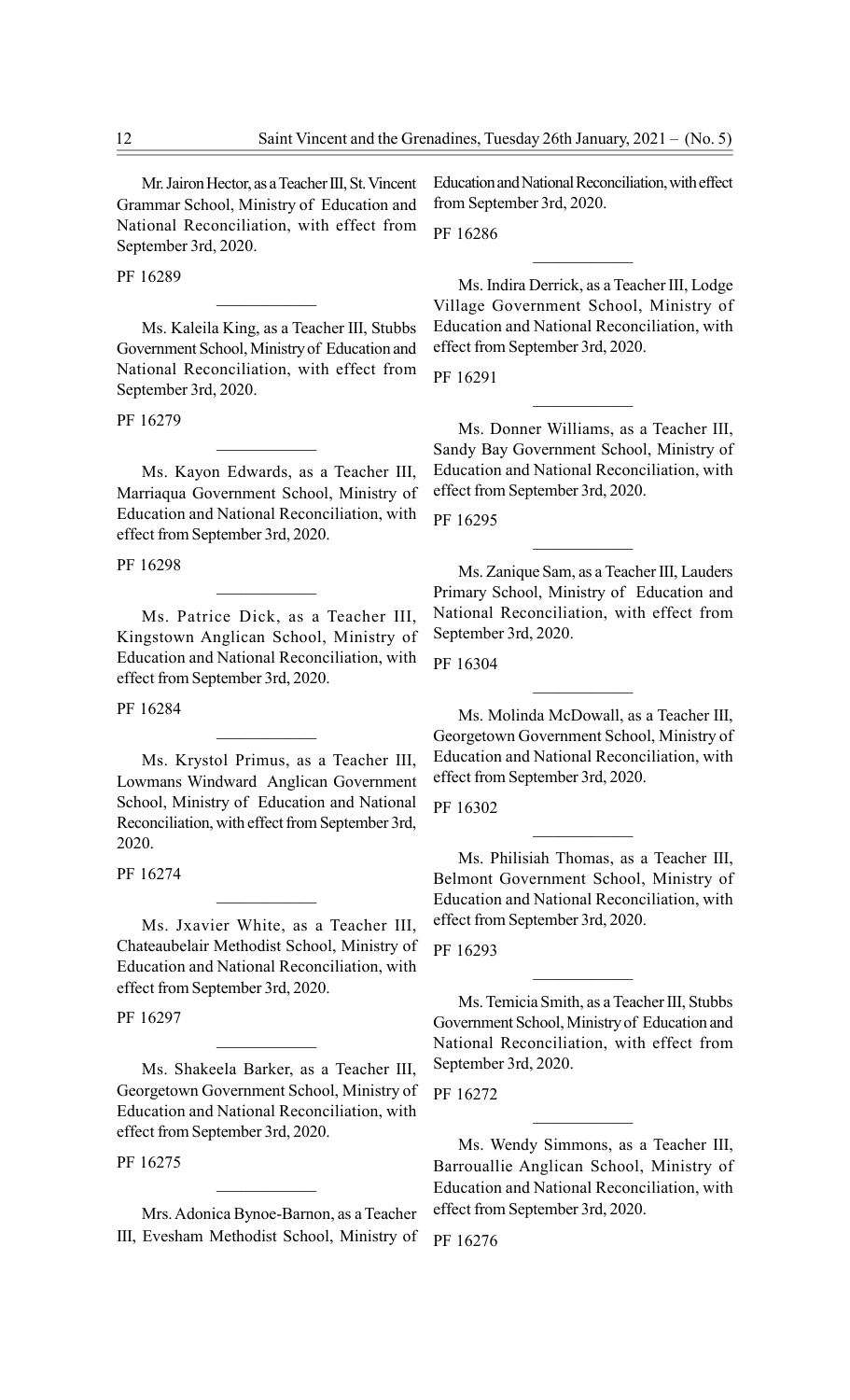Ms. Shanika Scott, as a Teacher III, C. W. Prescod Primary School, Ministry of Education and National Reconciliation, with effect from September 27th, 2020.

PF 16310

Ms. Chrisla Phillips, as a Teacher III, Brighton Methodist School, Ministry of Education and National Reconciliation, with effect from September 3rd, 2020.

 $\mathcal{L}_\text{max}$ 

PF 16292

Ms. Cathleen Alexander, as a Teacher III, Belmont Government School, Ministry of Education and National Reconciliation, with effect from September 3rd, 2020.

 $\mathcal{L}_\text{max}$ 

PF 16296

Ms. Lesia Browne, as a Teacher III, Kingstown Government School, Ministry of Education and National Reconciliation, with effect from September 3rd, 2020.

PF 16271

Ms. Frena Balcombe, as a Teacher III, Colonaire Primary School, Ministry of Education and National Reconciliation, with effect from September 3rd, 2020.

 $\mathcal{L}_\text{max}$ 

PF 16273

Ms. Maurika Craigg, as a Teacher III, North Union Secondary School, Ministry of Education and National Reconciliation, with effect from September 27th, 2020.

 $\mathcal{L}_\text{max}$ 

PF 16317

Ms. Carlotta Edwards, as a Teacher III, Dr. J. P. Eustace Memorial, Ministry of Education and National Reconciliation, with effect from September 3rd, 2020.

 $\mathcal{L}_\text{max}$ 

PF 16287

Ms. Ophelia Pierre, as a Teacher III, Layou Government School, Ministry of Education and National Reconciliation, with effect from September 3rd, 2020.

PF 16301

Ms. Avrille Liverpool, as a Teacher III, Sandy Bay Secondary School, Ministry of Education and National Reconciliation, with effect from September 10th, 2020.

PF 16300

26th January, 2021.

No. 7

# APPOINTMENTS ON PROMOTION  $\mathcal{L}_\text{max}$

 $\mathcal{L}_\text{max}$ 

Mr. Trevor Phills, as a Senior Assistant Secretary, Ministry of Agriculture, Forestry, Fisheries, Rural Transformation, Industry and Labour, with effect from April 16th, 2020.

PF 8201

Ms. Keisha Gonsalves, as a Project Officer II, PSIP Management Unit, Economic Planning, Ministry of Finance, Economic Planning and Information Technology, with effect from December 31st, 2020.

PF 12591

Ms. Nerissa Pitt, as Accountant/Financial Analyst, Economic Planning, Ministry of Finance, Economic Planning and Information Technology, with effect from December 31st, 2020.

PF 15795

26th January, 2021.

#### BY COMMAND

 $\mathcal{L}_\text{max}$ 

# KATTIAN BARNWELL-SCOTT Secretary to Cabinet Prime Minister's Office

Prime Minister's Office

St. Vincent and the Grenadines.

26th January, 2021.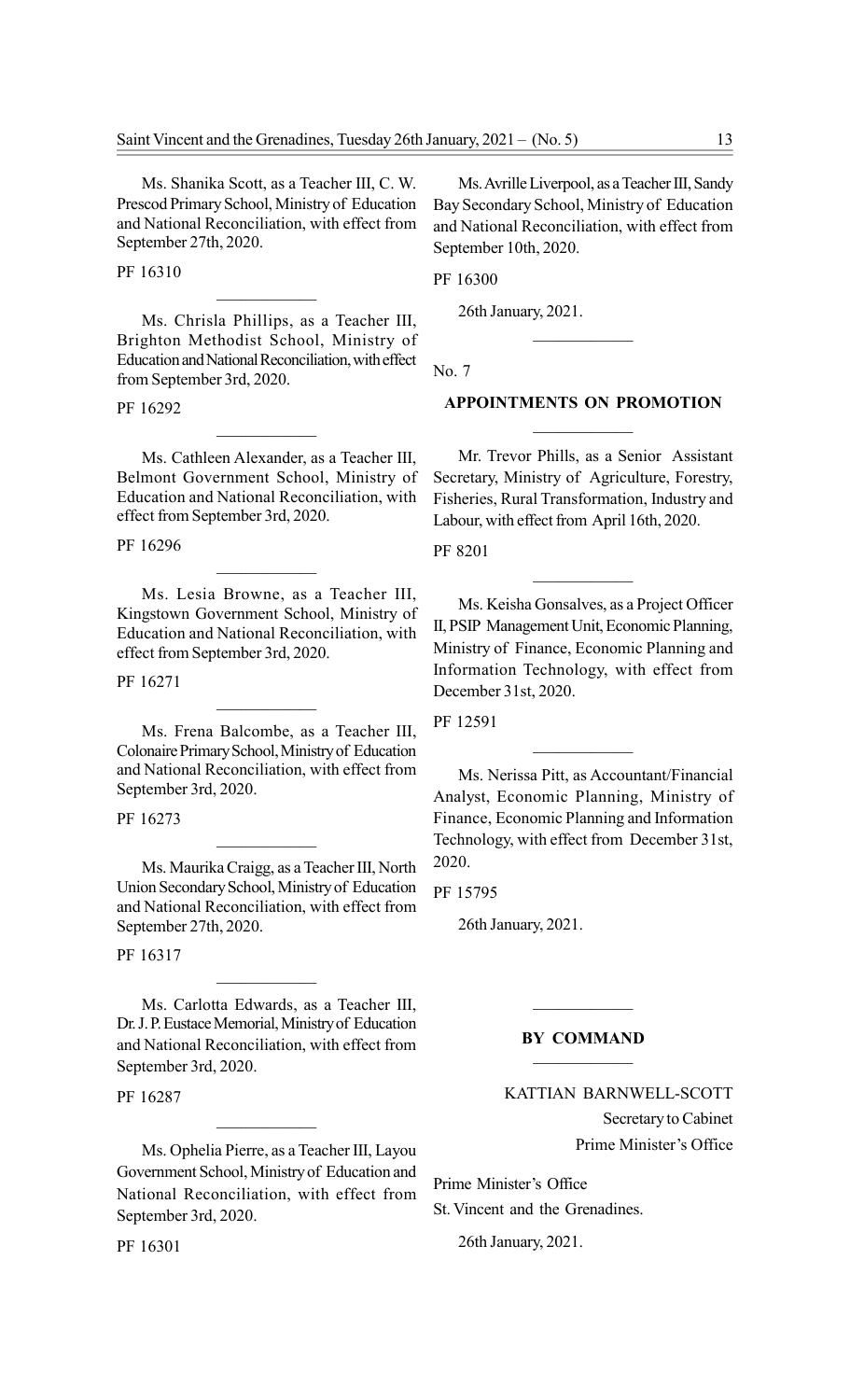#### DEPARTMENTAL AND OTHER NOTICES

#### PHYSICAL PLANNING AND DEVELOPMENT BOARD TOWN AND COUNTRY PLANNING ACT 1992

#### PUBLIC NOTICE  $\overline{\phantom{a}}$

 $\mathcal{L}_\text{max}$ 

Notice is hereby given that an application has been made to the Physical Planning and Development Board by DAVERSON DICK.

To Sub-Divide Lands situated in Spring.

A copy of the application and of the plans and other documents submitted with it may be inspected at the offices of the Physical Planning Unit, Ministry of Housing, Informal Human Settlements, Lands and Surveys, Physical Planning, Sharp Street, during the hours of 8:00 a.m. -12 noon and 1:00 p.m.- 4:15 p.m. Monday - Friday for a period of fourteen (14) days following the date of issue of the notice.

Any person wishing to make representation to the Board in connection with this application should do so in writing to the Secretary of the Board and within the abovementioned period.

> DORNET HULL Secretary Physical Planning & Development Board.

#### PHYSICAL PLANNING AND DEVELOPMENT BOARD TOWN AND COUNTRY PLANNING ACT 1992

# $\mathcal{L}_\text{max}$ PUBLIC NOTICE  $\mathcal{L}_\text{max}$

Notice is hereby given that an application has been made to the Physical Planning and Development Board by SPRING HOTEL.

To construct a New Commercial Building (Hotel) in Spring, Bequia.

A copy of the application and of the plans and other documents submitted with it may be inspected at the offices of the

Physical Planning Unit, Ministry of Housing, Informal Human Settlements, Lands and Surveys, Physical Planning, Sharp Street, during the hours of 8:00 a.m. -12 noon and 1:00 p.m.- 4:15 p.m. Monday - Friday for a period of fourteen (14) days following the date of issue of the notice.

Any person wishing to make representation to the Board in connection with this application should do so in writing to the Secretary of the Board and within the abovementioned period.

> DORNET HULL Secretary Physical Planning & Development Board.

#### PHYSICAL PLANNING AND DEVELOPMENT BOARD TOWN AND COUNTRY PLANNING ACT 1992

#### PUBLIC NOTICE  $\mathcal{L}_\text{max}$

Notice is hereby given that an application has been made to the Physical Planning and Development Board by BIG TIGGA INVESTMENT LTD.

To construct a New Commercial Building (Storage) in Calliaqua.

A copy of the application and of the plans and other documents submitted with it may be inspected at the offices of the Physical Planning Unit, Ministry of Housing, Informal Human Settlements, Lands and Surveys, Physical Planning, Sharp Street, during the hours of 8:00 a.m. -12 noon and 1:00 p.m.- 4:15 p.m. Monday - Friday for a period of fourteen (14) days following the date of issue of the notice.

Any person wishing to make representation to the Board in connection with this application should do so in writing to the Secretary of the Board and within the abovementioned period.

> DORNET HULL Secretary Physical Planning & Development Board.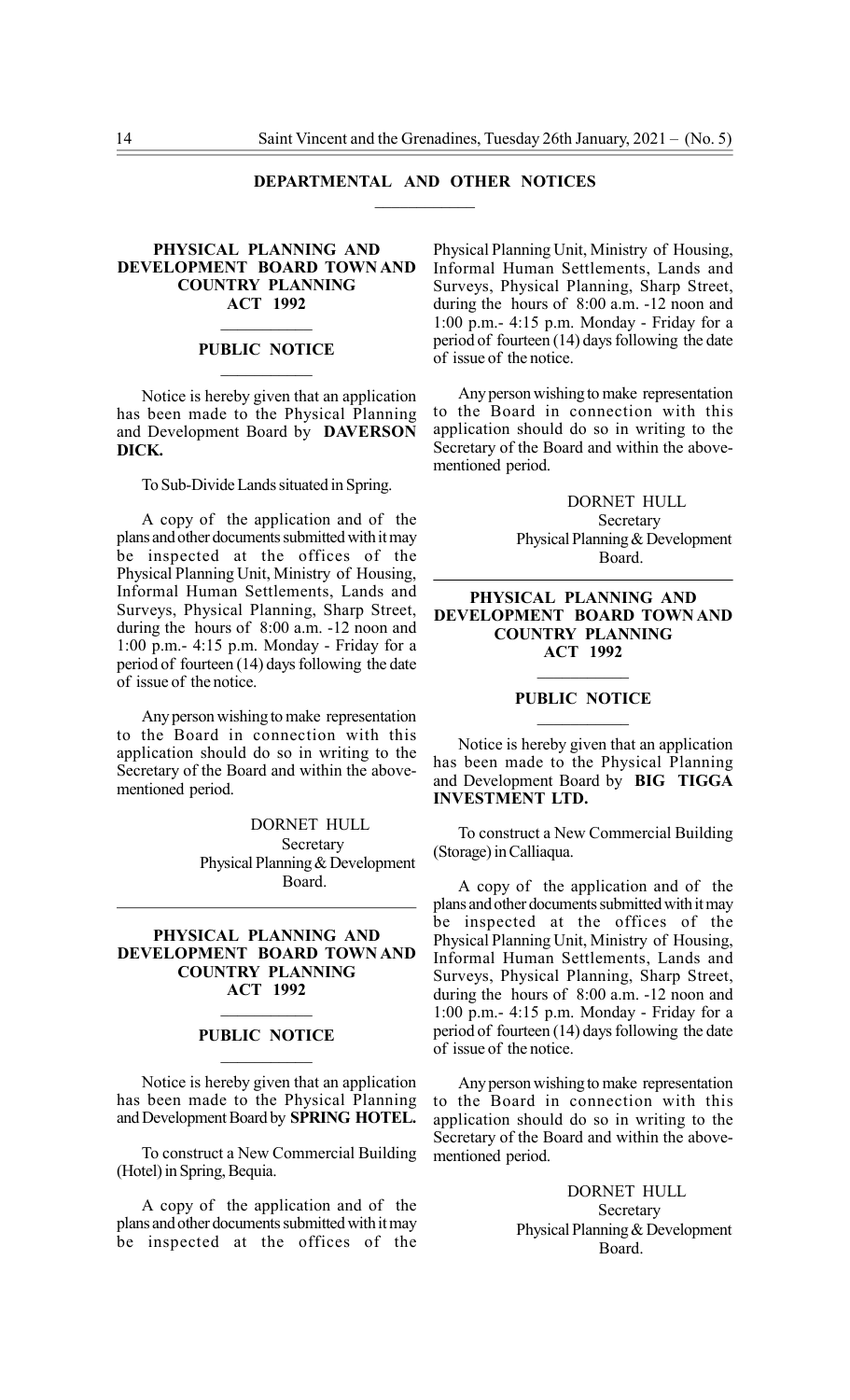#### PHYSICAL PLANNING AND DEVELOPMENT BOARD TOWN AND COUNTRY PLANNING ACT 1992

#### PUBLIC NOTICE  $\mathcal{L}_\text{max}$

Notice is hereby given that an application has been made to the Physical Planning and Development Board by LAFLEUR DURRANT.

To construct a New Commercial Building (Storage) at Arnos Vale.

A copy of the application and of the plans and other documents submitted with it may be inspected at the offices of the Physical Planning Unit, Ministry of Housing, Informal Human Settlements, Lands and Surveys, Physical Planning, Sharp Street, during the hours of 8:00 a.m. -12 noon and 1:00 p.m.- 4:15 p.m. Monday - Friday for a period of fourteen (14) days following the date of issue of the notice.

Any person wishing to make representation to the Board in connection with this application should do so in writing to the Secretary of the Board and within the abovementioned period.

> DORNET HULL Secretary Physical Planning & Development Board.

#### PHYSICAL PLANNING AND DEVELOPMENT BOARD TOWN AND COUNTRY PLANNING ACT 1992

# $\mathcal{L}_\text{max}$ PUBLIC NOTICE  $\mathcal{L}_\text{max}$

Notice is hereby given that an application has been made to the Physical Planning and Development Board by SEYMONDE MULCAIRE.

To Sub-Divide Lands situated in Calder.

A copy of the application and of the plans and other documents submitted with it may be inspected at the offices of the Physical Planning Unit, Ministry of Housing, Informal Human Settlements, Lands and Surveys, Physical Planning, Sharp Street, during the hours of 8:00 a.m. -12 noon and 1:00 p.m.- 4:15 p.m. Monday - Friday for a period of fourteen (14) days following the date of issue of the notice.

Any person wishing to make representation to the Board in connection with this application should do so in writing to the Secretary of the Board and within the abovementioned period.

> DORNET HULL Secretary Physical Planning & Development Board.

# BANK OF ST. VINCENT AND THE GRENADINES ABANDONED PROPERTIES 2020

| <b>Account#</b> | <b>Account Name</b>           | <b>Address</b> | <b>City</b>        |
|-----------------|-------------------------------|----------------|--------------------|
| 5100            | Svg Create                    | P. O. Box 884  | <b>Bay Street</b>  |
| 5101            | Carlton King                  | Old Montrose   | Kingstown          |
| 5110            | Gideon Francis                | Clare Valley   | Clare Valley       |
| 5158            | Leslie Glenroy Matthews       | La Croix       | Belmont P.O.       |
| 5229            | Aliston Tesheira              | Mt. Pleasant   | Mespo. P. O.       |
| 5257            | Huranus L. Mc Kenzie          | Fitz Hughes    | Chateaubelair P.O. |
| 5264            | Maureen Warner                | New Montrose   | Kingstown          |
| 5821            | <b>Edward Percival Gregg</b>  | Friendship     | Bequia             |
| 6098            | Christopher R. Marksman       | Park Hill      | Park Hill P.O.     |
| 100009          | <b>Agricultural Societies</b> | Kingstown      | Kingstown          |
| 100010          | Samuel Allen                  | Kingstown      | Kingstown          |
| 100014          | <b>Yvette Forde Hannibal</b>  | Sion Hill P.O. | Sion Hill          |
| 100024          | Paula-ann Robertson           | Rose Hall P.O. | Rose Hall          |
|                 |                               |                |                    |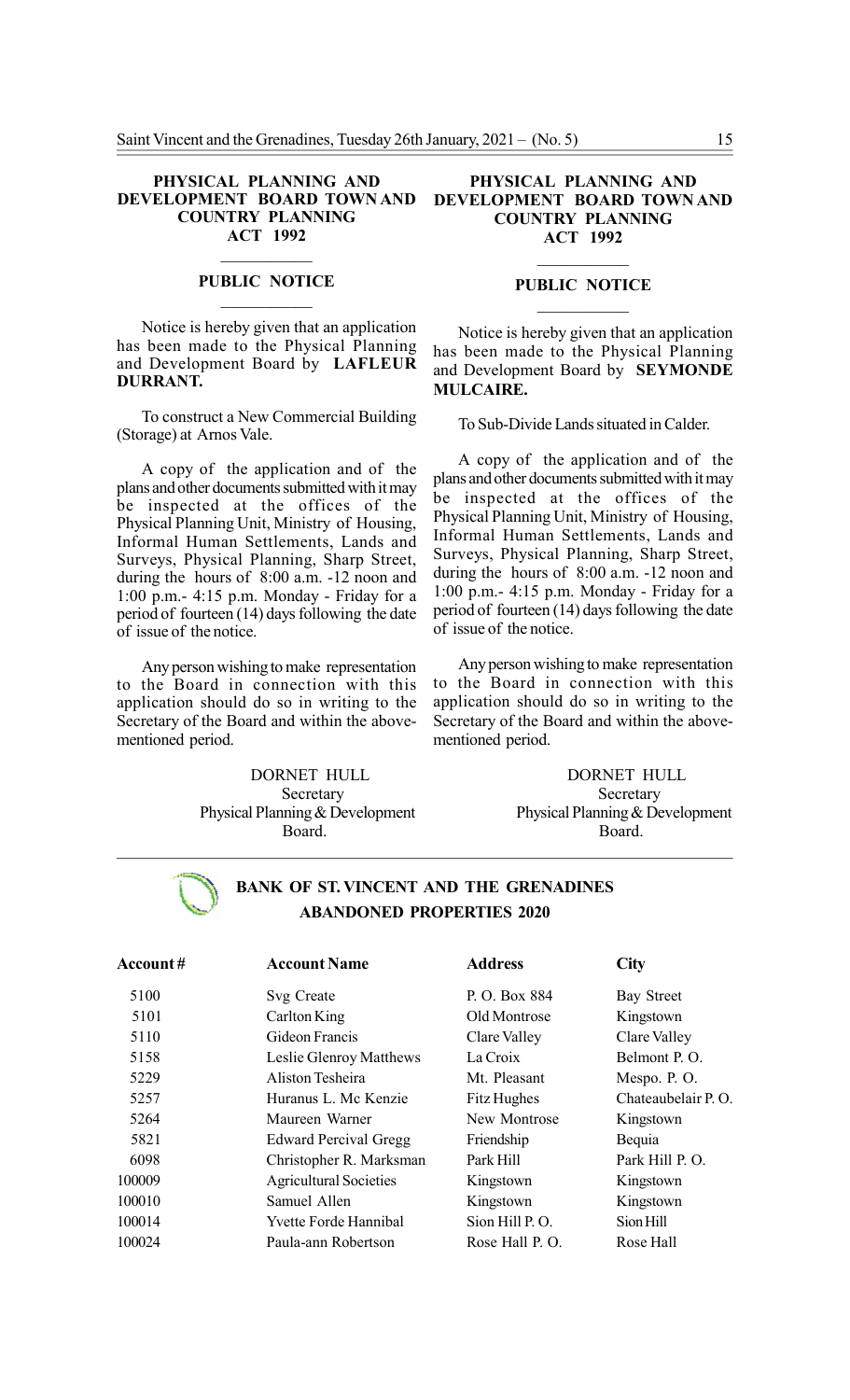| Account# | <b>Account Name</b>             | <b>Address</b>                              | City                     |
|----------|---------------------------------|---------------------------------------------|--------------------------|
| 100028   | Clare Valley Community C        | c/o Lorna Patterson                         | Kingstown                |
| 100192   | Court Rising Star Trus          | Kingstown P.O.                              | Kingstown                |
| 100294   | Girls' High School Game         | Girls High School                           | Kingstown                |
| 100295   | Hinson Josiah Amos Keir         | Freeland, mesopotamia Mesopotamia P.O.      |                          |
| 100592   | <b>Nurses Recreational Fund</b> | c/o Kingstown General Kingstown<br>Hospital |                          |
| 100594   | Zelma Marcelle Durrant          | Greggs P.O.                                 | Greggs                   |
| 100702   | Annette M. Durrant              | Lodge Village P.O.                          | Redemption               |
| 100740   | Mervin St Clair Brown           | 2726 Pearsall Avenue                        | Bronx, NY                |
| 101437   | Leohart Ambris                  | Belair P.O.                                 | Belair                   |
| 101750   | Kevin Huggins                   | Gomea                                       | Gomea                    |
| 101771   | Wayne Franklyn                  | Diamonds Village P. O. Diamonds Village     |                          |
| 101797   | Sandrieta London                | Troumaca P. O.                              | Troumaca                 |
| 102351   | Veron Stay                      | Fancy P.O.                                  | Fancy                    |
| 102360   | Veronica Vijexetha Young        | P.O. BOX 185,<br>Road Town                  | Tortola                  |
| 102761   | Dorothy De Roche                | Canouan P. O.                               | Canouan                  |
| 102845   | Cecelia Williams                | P.O. BOX 856                                | Kingstown                |
| 103050   | Clevedon Randolph Antoin        | 436 Clinton Avenue<br>H4                    | Redwood City, CA         |
| 103249   | <b>Shernell Shortte</b>         | Calder P.O.                                 | Calder                   |
| 103486   | Olive Haywood                   | 1088 Willmohr<br>St. Apt#3d                 | Brooklyn, NY             |
| 103540   | Lethera Daize                   | Spring Village P.O.                         | Gordon Yard              |
| 103659   | St. John's Anglican Yout        | Belair P.O.                                 | <b>Belair</b>            |
| 103783   | Raymond L. Hinds                | Kingstown P.O.                              | Beachmont                |
| 103846   | Laurie Horne                    | Park Hill P.O.                              | Park Hill                |
| 103870   | Grand United Order of O         | Kingstown P.O.                              | Kingstown                |
| 103910   | Lewis Gregg/john                | Mc Kies Hill                                | Kingstown                |
| 103950   | Lynette R. J. Samuel            | Fountain c/o<br>P.O. BOX 567                | Kingstown                |
| 104002   | Roseclair M. Hendrickson        | Prospect P. O.                              | Prospect                 |
| 104003   | Samuel Glasgow                  | Kingstown                                   | Kingstown                |
| 104186   | Maxine S. Pierre                | Campdem Park P. O.                          | Campden Park             |
| 104249   | Sir David Jack                  | New Montrose                                | Kingstown                |
| 104356   | Myra John                       | 49 Brierley,<br>New Adinton                 | Croydon                  |
| 104371   | <b>Grass Root Club</b>          | c/o Diamonds P.O.                           | Diamonds Village         |
| 104428   | Enetha E.robertson For E        | Rose Hall P.O.                              | Rose Hall                |
| 104503   | Joanne Paynter                  | <b>Brooklyn</b>                             | Brooklyn, NY             |
| 104673   | <b>Hyacinth Charles</b>         | P.O. Box 568                                | Kingstown                |
| 104714   | Patricia Ann Sylvester          | 6 Bedford House<br>Mayville Estate          | King Henry<br>St. London |
| 104766   | <b>Adonis Haynes</b>            | Belair P.O.                                 | Belair                   |
| 104840   | Delano Crichton                 | Biabou P.O.                                 | Biabou                   |
| 104926   | Roxanne Mc Dowall               | Queen's Drive                               | Queen's Drive            |
| 105086   | Yvonne Lewis                    | Cane Garden                                 | Box 553                  |
| 105287   | Randolph Gordon                 | Kingstown                                   | Kingstown                |
| 105439   | George Connell                  | Kingstown                                   | Kingstown                |
| 105527   | <b>Punty Barand Groceries</b>   | Lodge Village                               |                          |
| 105547   | Bertram Cruckshank              | Rillan Hill P.O.                            | Rillan Hill              |
| 105556   | Allan Lennon                    | Belmont                                     | Belmont                  |
| 105583   | Montrose United Org.            | Montrose                                    | Kingstown                |
| 105733   | Desperado United SportsC        | Stubbs P.O.                                 | <b>Stubbs</b>            |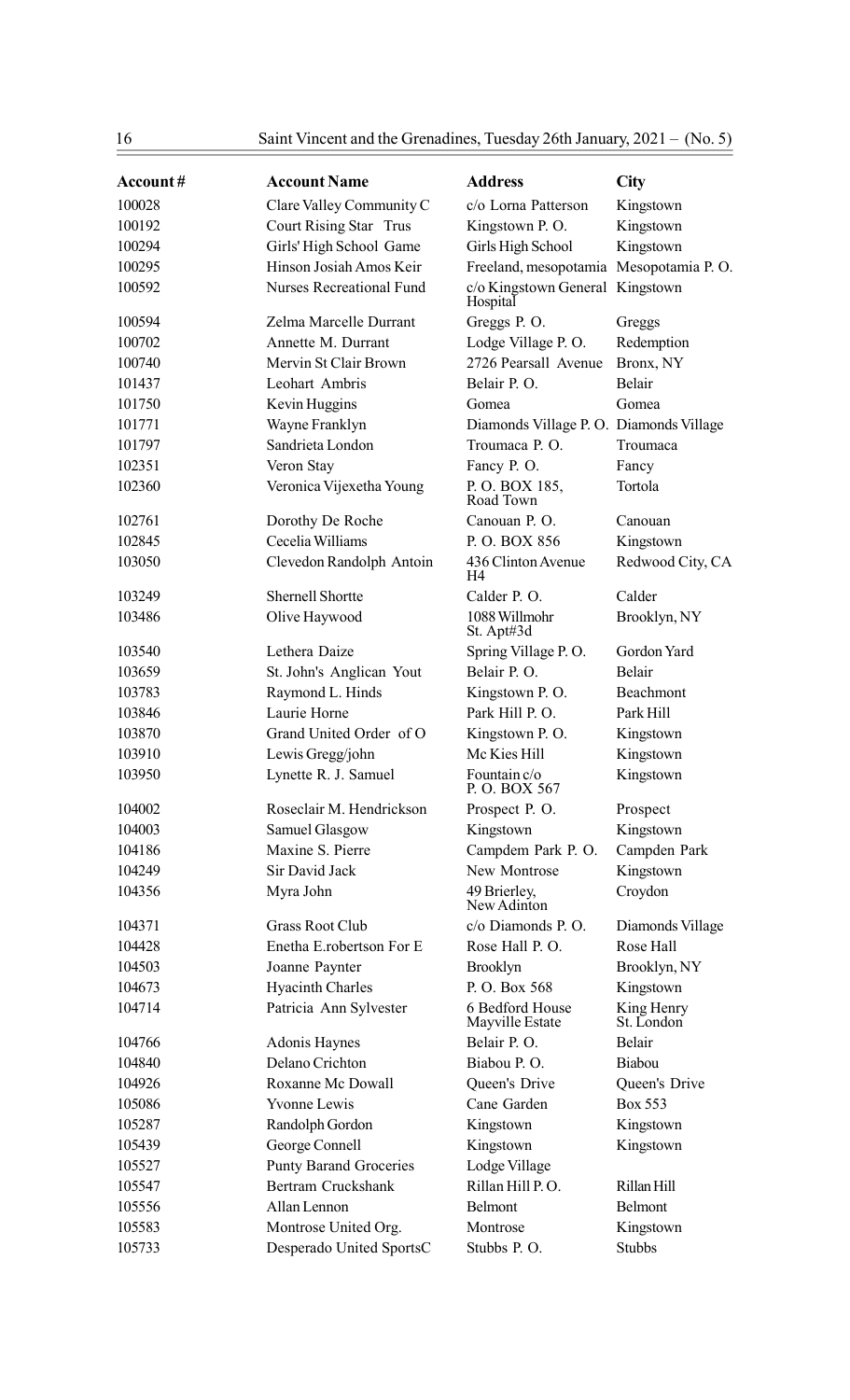| <b>Account#</b> | <b>Account Name</b>             | <b>Address</b>             | City                       |
|-----------------|---------------------------------|----------------------------|----------------------------|
| 105778          | <b>Rupert Lett</b>              | Chateaubelair P. O.        | Chateaubelair              |
| 105822          | Terrance Mc Intosh              | Union Island P.O.          | Union Island               |
| 105874          | Richmond Hill Gov't Scho        | Richmond Hill              | Kingstown                  |
| 105884          | Inola M. Mc Guire               | 18 Harman Street           | Brooklyn, NY               |
| 105973          | <b>St Clair Delves</b>          | Calliaqua P.O.             | Calliaqua                  |
| 106181          | <b>Ephraim Matthews</b>         | Biabou P.O.                | Biabou                     |
| 106301          | Stanley A. Sutton               | Calder                     | Calder P.O.                |
| 106330          | <b>Burns Mc Donald</b>          | Belair P.O.                | Belair                     |
| 106565          | Rudolph Haynes                  | Villa                      | St. Vincent                |
| 106723          | Elizabeth Marcella Grant        | Park Hill P.O.             | Park Hill                  |
| 107002          | Antonio Gellizeau               | Kingstown General<br>P. O. | St. Vincent                |
| 107036          | <b>Bronette Patterson</b>       | Lowmans Wd                 | Lowmans                    |
| 107287          | Dillon St Elmore Burgin         | Belmont P.O.               | <b>Belmont</b>             |
| 107319          | Leonard Cecil Franklyn          | Montrose                   | P.O. BOX 149<br>Kingstown  |
| 107494          | Yvette Agatha Ambris            | Mespo                      | Mespo P.O.                 |
| 107541          | Dafina Williams                 | Old Montrose               | Kingstown                  |
| 107569          | Stella Mc Farlene               | P.O. BOX 4042              | Ocala, FL                  |
| 107587          | Voletha Richards                | Rose Hall P.O.             | Rose Hall                  |
| 107895          | <b>Nathaniel Dorset</b>         | Chateaubelair P. O.        | Chateaubelair              |
| 107979          | Laverne P. Bacchus              | Campden Park P.O.          | Campden Park               |
| 108004          | <b>Accountant GeneralBalcol</b> | c/o Treasury<br>Department | Kingstown                  |
| 108063          | Pearline A. Short               | 12113 Donnybrook<br>Drive  | Fort Washington,<br>MD     |
| 108071          | Maurice Dalrymple               | P. O. Box 903              | Kingstown                  |
| 108287          | Kazani Young                    | 30 Rockwell Street         | Dorchester, MA             |
| 108508          | Flowers & Fragrance             | P. O. Box 634              | Kingstown                  |
| 108654          | Myrtle Paynter                  | New Montrose               | Kingstown                  |
| 108835          | Marva J. Hackshaw               | Rose Hall P.O.             | Kingstown                  |
| 108871          | <b>Cultural Expressions</b>     | Lodge Village P.O.         | Kingstown                  |
| 109029          | Carlton Cunningham              | Biabou P.O.                | Biabou                     |
| 109039          | Roy Wilkinson                   | Park Hill                  | St. Vincent                |
| 109369          | Carlos Da Santos                | Prospect P.O.              | Kingstown                  |
| 109916          | Agatha C Harry                  | Diamond Village            | <b>Diamonds</b>            |
| 110029          | #8 St V Guide Co. St J          | River Road                 | Kingstown                  |
| 110109          | <b>Edward Morgan</b>            | Park Hill                  | Park Hill                  |
| 110338          | Felix Theobalds                 | Park Hill P.O.             | Park Hill                  |
| 110606          | Wendell Jones                   | New Montrose               | Kingstown                  |
| 110715          | Paul Lowman                     | Kingstown Park             | Kingstown                  |
| 110773          | Nathan Robertson                | Belmont                    | P.O. BOX 1224<br>Kingstown |
| 111030          | Fay Parris                      | New Montrose               | Kingstown                  |
| 111281          | Mary Agatha Jacobs              | Lowmans Wd                 | Lowmans Wd P.O.            |
| 111488          | <b>RALA</b>                     | <b>Richland Park</b>       | <b>Richland Park</b>       |
| 111562          | Angella Constantine             | Collins Village            | Collins Village            |
| 111786          | Donna Ellis                     | 137 Alabama Avenue         | Hempstead, NY              |
| 111933          | Ormond Stapleton                | Rose Hall                  | Rose Hall                  |
| 112164          | <b>Dexter Francis</b>           | 885 Ruthland Road          | Brooklyn, NY               |
| 112333          | Whilemena Simmons               | 54 Flatbush Ave            | Brooklyn, NY               |
| 112611          | Errol Caine                     | Arnos Vale P.O.            | Arnos Vale                 |
| 113050          | Shermalon Kirby                 | Biabou P.O.                | New Prospect               |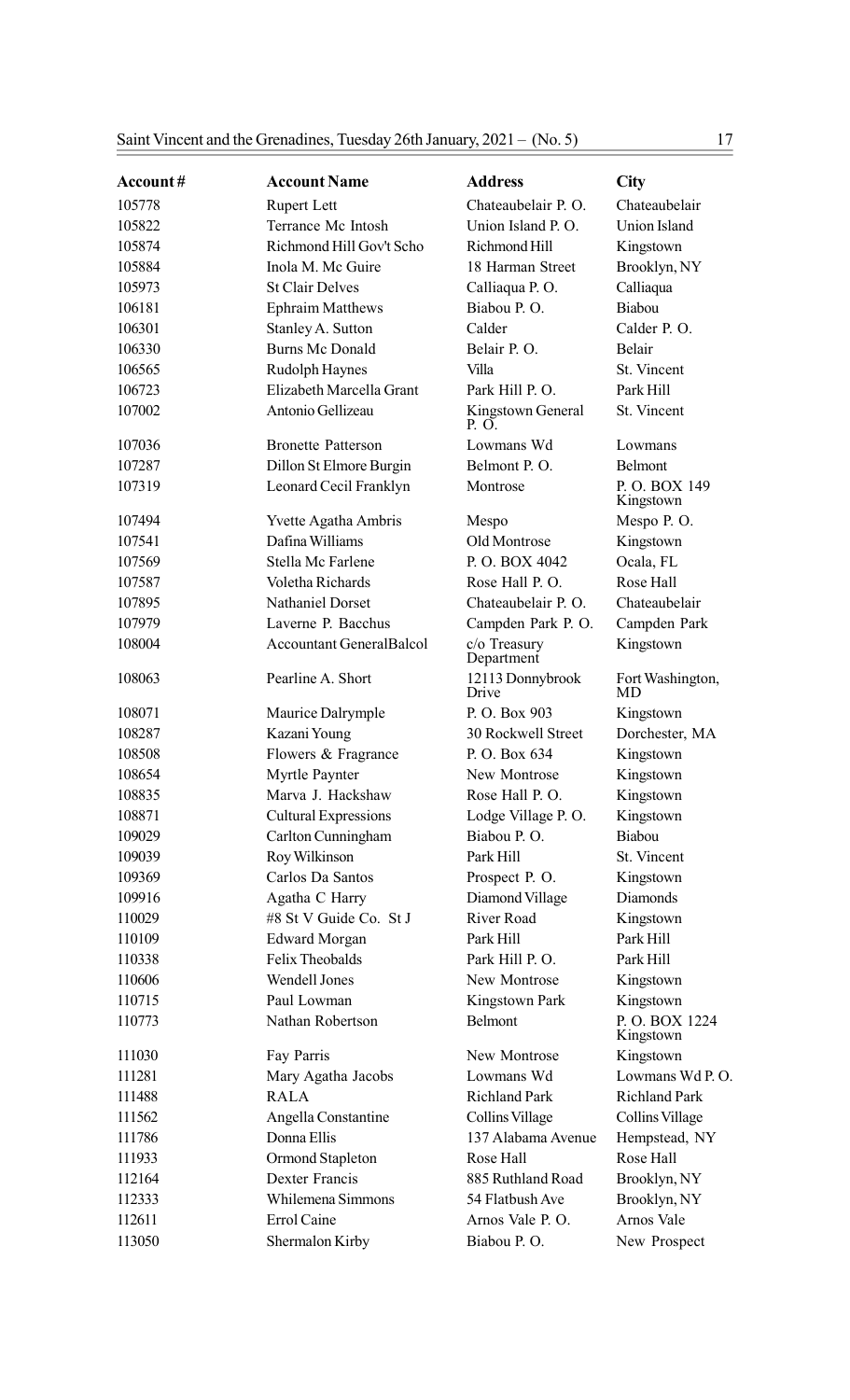18 Saint Vincent and the Grenadines, Tuesday 26th January, 2021 – (No. 5)

| Account# | <b>Account Name</b>             | <b>Address</b>                     | City                                |
|----------|---------------------------------|------------------------------------|-------------------------------------|
| 113061   | Asquith Bailey                  | Mesopotamia P.O.                   | Mesopotamia                         |
| 113247   | Louise Lewis                    | Arnos Vale P. O.                   | Arnos Vale                          |
| 114021   | Jolene Sandy                    | Glen                               | Calliaqua P.O.                      |
| 114045   | Jolene Sandy                    | Glen                               | Callaiqua P.O                       |
| 114154   | Canouan Regatta And Dev.        | Canouan P. O.                      | Canouan                             |
| 114505   | Noel Riffin                     | Arnos Vale P. O.                   | Arnos Vale                          |
| 114825   | Ronald Child                    | Georgetown P.O.                    | Georgetown                          |
| 115142   | Greta Evans                     | 58 Netley Close<br>New Addington   | Coroydon, Surrey                    |
| 115290   | Daniel Ezekiel Thomas           | 494 Montauk Ave.                   | Brooklyn, NY                        |
| 116149   | Beryl Boucher Lunc              | c/o Girls High School              | Kingstown                           |
| 116153   | Norah A Waldron                 | Sion Hill P.O.                     | Sion Hill                           |
| 116186   | Errol Rose                      | Mc Kies Hill                       | Kingstown P.O.                      |
| 116436   | Patricia John                   | Old Montrose                       | Kingstown                           |
| 116670   | Sandra Hackshaw                 | Spring Village                     | Spring Village                      |
| 116712   | Carlita King                    | Fair Hall                          | Belmont P.O.                        |
| 116893   | Nina Maloney                    | Edinboro                           | c/o Box 705,<br>Kingstown           |
| 117150   | Hensley Richardson              | Biabou P.O.                        | Biabou                              |
| 117672   | Sv Supplementary Feed of        | c/o Treasury<br>Department         | Kingstown                           |
| 117756   | Elrita Patterson                | Kingstown Park                     | Kingstown                           |
| 117789   | Gloria M Creese                 | Largo Height P.O.                  | Largo Height                        |
| 117978   | Glenda Stapleton                | Coulls Hill                        | Cumberland P.O.                     |
| 118144   | Cecil Baynes                    | Arnos Vale                         | Arnos Vale P.O.                     |
| 118355   | Angolita Louis                  | 110 Thomas Boy<br>Land St, Apt 3   | Brooklyn, NY                        |
| 118407   | Adventist Media Prod            | Kingstown                          | Kingstown                           |
| 119220   | Elliot Hannibal                 | 856 Utica Avenue                   | Brooklyn, NY                        |
| 119484   | Rohan Reviere                   | Belmont P.O.                       | Belmont                             |
| 119641   | Shining Stars Youth Club        | Lowmans Windward                   | Lowmans Wd P.O.                     |
| 119708   | Emanuel High Sch TriFt C        | Edinboro P.O.                      | Edinboro                            |
| 119884   | Lytton C. Anderson              | 341 S.w 66th Ave,<br>Pembrook Pine | Miami, FL                           |
| 119956   | Leonore Desrine Rogers          | 366 East 98th Street,<br>apt 2r    | Brooklyn, NY                        |
| 120259   | Arnos Vale/villa Developm       | Arnos Vale                         | Arnos Vale P.O.                     |
| 120603   | Danvill Augustus Tannis         | Rose Place                         | Sion Hill P.O.                      |
| 120917   | Melanio Alvarez Alonso          | c/o Ministry of<br>Transport       | Kingstown                           |
| 121151   | Marriaqua Advisory<br>Community | Mesopotamia                        | Mesopotamia P.O.                    |
| 121287   | Young Farmers Network           | Paul's Avenue                      | P. O. Box 817                       |
| 121398   | Howard Clarence Lamar           | 3453 Andrew Ct #202                | Lavrel, MD                          |
| 121418   | <b>Wilbert Providence</b>       | Chateaubelair                      | Chateaubelair P.O.                  |
| 121472   | Joy Omosimbo Ajadi              | 15 Friary Road<br>Abbeymead        | Gloucester                          |
| 121598   | Clive Nichols                   | Queens Drive                       | Belair P.O.                         |
| 121740   | St. Sylan's Anglican You        | <b>Stubbs</b>                      | <b>SVG</b>                          |
| 121965   | Jenetta Andrews                 | New Montrose                       | Kingstown                           |
| 122383   | Mildred Elaine De Riggs         | <b>EBENEZER 16</b>                 | <b>St Maarten Dutch</b><br>Antilles |
| 122481   | Valine Dixie Jackson            | Lowmans Wd.                        | Lowmans Wd.<br>P. O.                |
| 122662   | Vivienne Estella John           | 120 Saratoga Blvd:<br>East Royal   | Palm Beach, FL                      |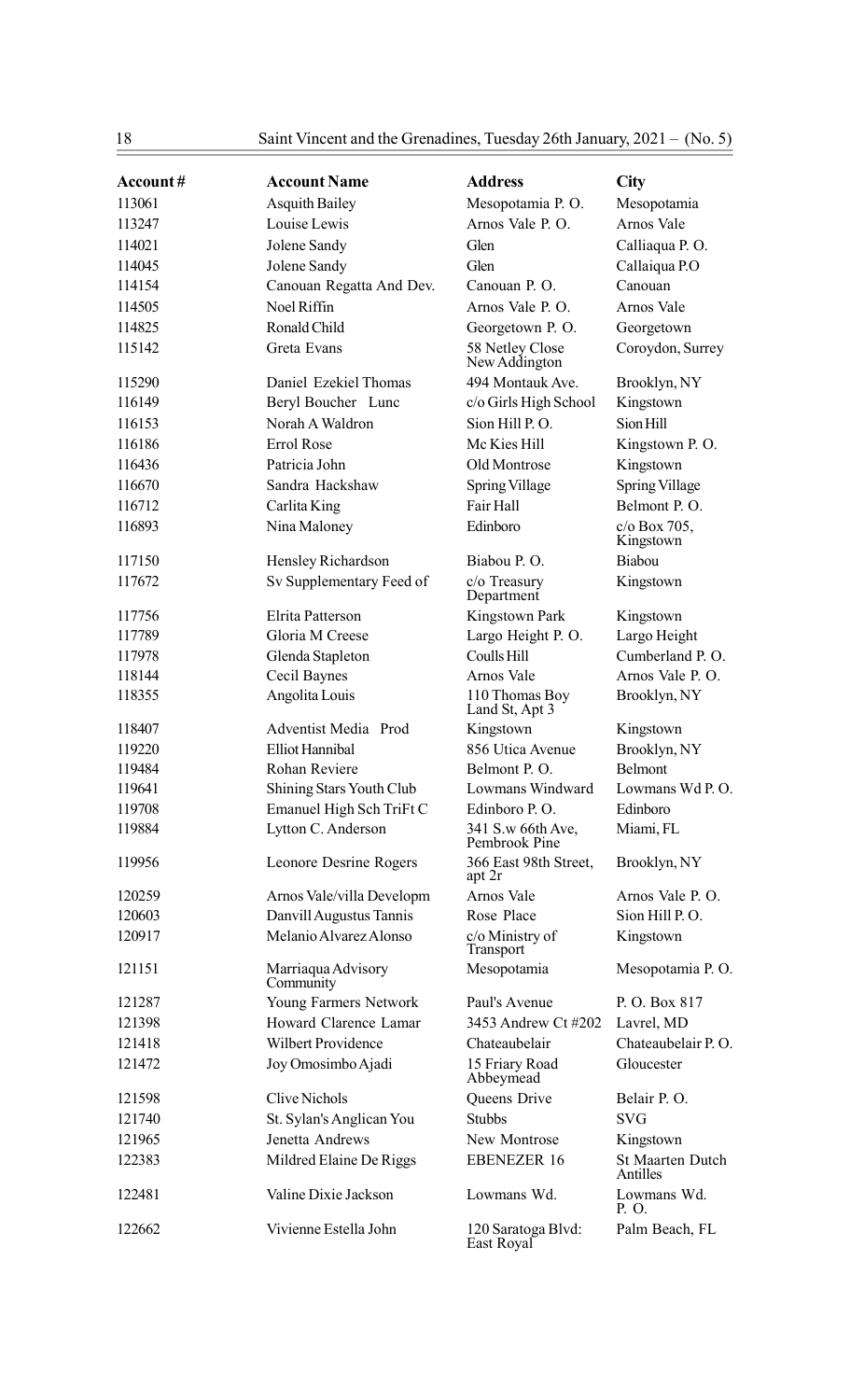| Account# | <b>Account Name</b>           | <b>Address</b>                 | City                          |
|----------|-------------------------------|--------------------------------|-------------------------------|
| 123079   | The First Spring Village      | Spring Village                 | Spring Village P.O.           |
| 123453   | Lensley M Beste               | Fairhall                       | Belair P.O.                   |
| 123634   | Isola R Peters                | Lower Estate                   | Tortola                       |
| 123858   | Tripple A Artist Against      | Kingstown                      | <b>SVG</b>                    |
| 123924   | Greta Seelome Jackson         | Kingstown Park                 | Kingstown P.O.                |
| 124230   | Dorsetshire Hill 4 H Clu      | Dorsetshire Hill               | Sion Hill P.O.                |
| 124498   | Import Dreamz Auto Club       | c/o Tha Hook Up                | Adams Building,<br>Kingstown  |
| 124538   | Daphne Stephanie James-c      | Belair                         | Belair P.O.                   |
| 124602   | Winston Augustus Francis      | 10 Salesbury House<br>Wyle Rd. | Hampshire,sp9<br>7qj, england |
| 124633   | Yambou Literacy Project       | Mespo                          | Mespo P.O.                    |
| 124939   | Dianne Michelle Browne-t      | <b>Redemption Sharpes</b>      | Lodge Village P.O.            |
| 1100006  | Judith Pope                   | Mt Bentick                     | Georgetown P.O.               |
| 1100016  | Annie Jurdon                  | Overland                       | Overland P.O.                 |
| 1100020  | Gertrude Baptiste             | Sandybay                       | Georgetown                    |
| 1100027  | George Glasgow                | Georgetown                     | Georgetown                    |
| 1100031  | Harold Brewster               | Georgetown                     | Georgetown                    |
| 1100040  | Willington Burke              | Chester                        | Byera P.O.                    |
| 1100063  | Olive Charles                 | Mt Bentick                     | Georgetown P.O.               |
| 1100075  | Maria Nanton                  | Georgetown                     | Georgetown                    |
| 1100079  | Leon Connell                  | Georgetown P.O.                | Georgetown                    |
| 1100081  | Winnifred Duncan              | Georgetown P.O.                | Georgetown                    |
| 1100094  | <b>Godson Phillips</b>        | Georgetown                     | Georgetown                    |
| 1100112  | <b>Charles Grant</b>          | Mt Bentick                     | Georgetown P.O.               |
| 1100114  | <b>Girls Friendly Society</b> | Georgetown P.O.                | Georgetown                    |
| 1100116  | George Glasgow                | England                        | General P.O.                  |
| 1100118  | <b>G'Town Coronation Park</b> | Georgetown P.O.                | Georgetown                    |
| 1100122  | Georgetown Health Group       | Georgetown P.O.                | Georgetown                    |
| 1100168  | Byera Young Women             | Byera                          | Byera P. O.                   |
| 1100179  | Lyn John                      | Mt. Bentinck                   | Georgetown                    |
| 1100180  | Joseph James                  | Dickson                        | Georgetown                    |
| 1100192  | All Winward Body Buil         | Georgetown                     | Georgetown                    |
| 1100196  | Cornelius Lewis/jessemie      | Chili                          | Georgetown                    |
| 1100208  | Louis Mack                    | O'Briens                       | Georgetown P.O.               |
| 1100216  | Myrna Mills                   | Georgetown P.O.                | Georgetown                    |
| 1100244  | Sup't Minister I/c G'Tow      | Georgetown P.O.                | Georgetown                    |
| 1100248  | <b>Gladys Peters</b>          | <b>O'Briens</b>                | Georgetown P.O.               |
| 1100262  | John Roberts                  | Sandy Bay                      | Georgetown                    |
| 1100291  | Alicena Nickie                | Mt. Bentinck                   | Georgetown                    |
| 1100298  | Gannie Smith                  | Georgetown P.O.                | Georgetown                    |
| 1100301  | Jennifer Collins              | Mt. Bentinck                   | Georgetown                    |
| 1100305  | Jemma Mingo                   | Georgetown                     | Georgetown P.O.               |
| 1100368  | Lillian Yearwood              | Mt. Bentick                    | Georgetown                    |
| 1100371  | Julia Young                   | Mt. Bentick                    | Georgetown                    |
| 1100384  | Clarice Mc Barnette           | Georgetown                     | Georgetown                    |
| 1100411  | Claudette Ryan                | Park Hill                      | Park Hill P.O.                |
| 1100418  | Patricia Lewis                | Princess St.                   | Georgetown                    |
| 1100503  | Zelma Bailey                  | Georgetown                     | England                       |
| 1100776  | Valeri Morgan                 | Chili                          | Georgetown                    |
| 1100932  | Byrea Anglican Prim           | <b>Byrea</b>                   | Georgetown                    |
| 1101049  | Light Pole Domi               | Georgetown P.O.                | Georgetown                    |
|          |                               |                                |                               |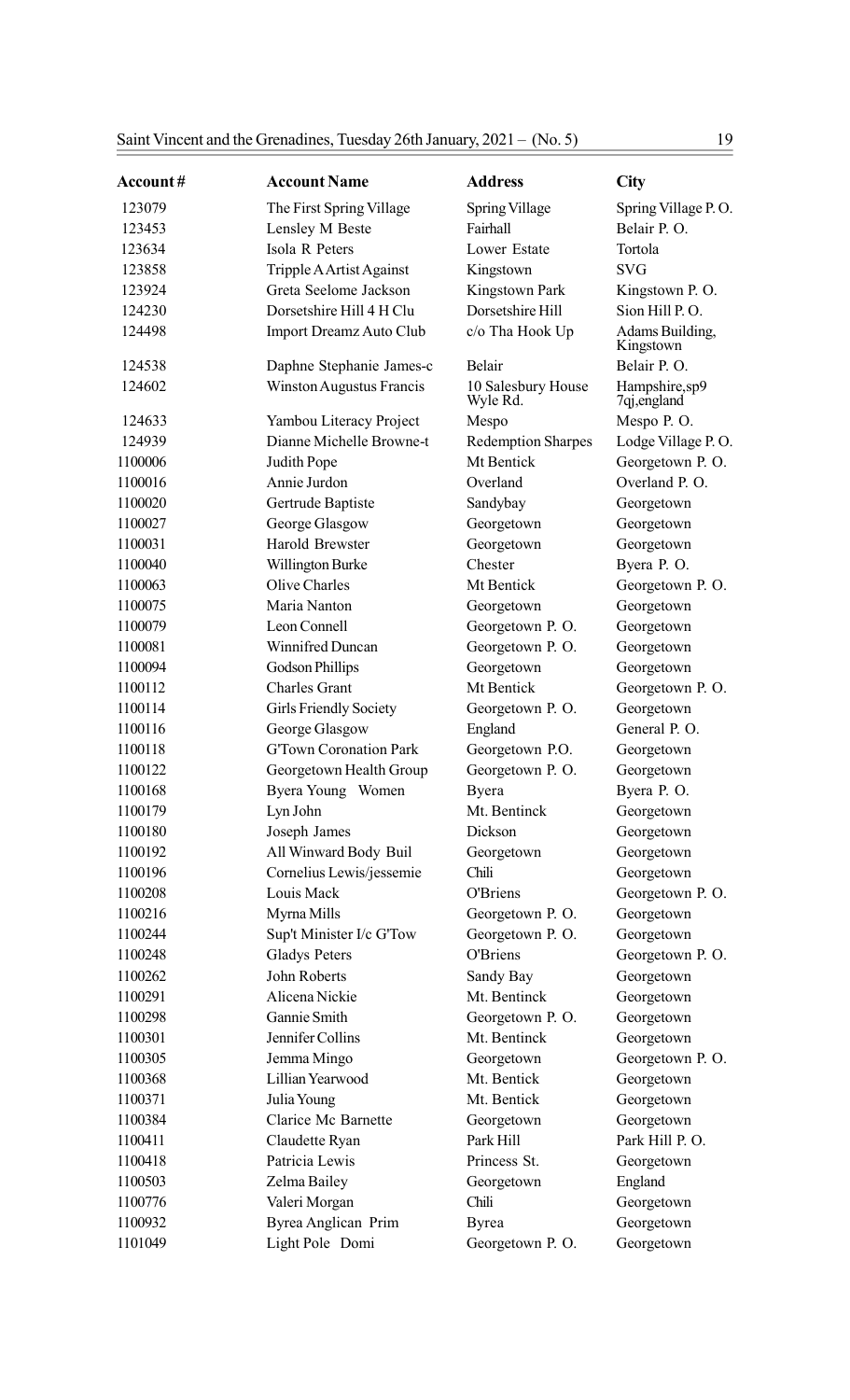| Account# | <b>Account Name</b>       | <b>Address</b>                | City                        |
|----------|---------------------------|-------------------------------|-----------------------------|
| 1101422  | Grace & Truth Young Peop  | Chapmans                      | New Grounds P.O.            |
| 1101472  | David Glasgow             | Caratal                       | Georgetown                  |
| 1101521  | <b>Christeen Moore</b>    | Dickson Village               | O'Briens P. O.              |
| 1102084  | Anishe Huggins            | Dickson                       | O'Brien's P.O.              |
| 1102170  | <b>Eden Richards</b>      | Chili                         | Georgetown P.O.             |
| 1102261  | Janet M Archibald         | Mangrove Village              | Byera P.O.                  |
| 1102617  | Estina Blake              | Mt. Bentick                   | Georgetown                  |
| 1102643  | Ertrice Liverpool         | Georgetown                    | Georgetown                  |
| 1102724  | Sandy Bay Gospel Chap     | Sandy Bay                     | <b>SVG</b>                  |
| 1103177  | Rena Patricia Fernandez   | Byera P.O.                    | Byera                       |
| 1103234  | Gloria Sampson            | O'Briens P. O.                | <b>O'Briens Valley</b>      |
| 1103235  | Bethel-lights Gospel Choi | c/o Bethel Gospel<br>Assembly | Georgetown P.O.             |
| 1103322  | <b>Birney James</b>       | Colonarie P.O.                | Colonarie                   |
| 1103405  | Renate Balcombe           | Georgetown P.O.               | Kingstown                   |
| 1103421  | Victor E. Cabral          | Park Hill P.O.                | Park Hill                   |
| 1103433  | Edson King                | Diamonds P.O.                 | San Souci                   |
| 1103442  | Sylvia A. Burke           | Georgetown P.O.               | Caratal                     |
| 1103455  | Mattis Lawrence           | Colonarie P.O.                | Colonarie                   |
| 1103515  | Cornelius James           | Byera                         | Byera                       |
| 1103566  | Lise-ann Connor           | Georgetown P.O.               | Georgetown                  |
| 1103917  | Christina Williams        | 18 Valley Stream<br>Drive     | Scarborough,<br>Ontario     |
| 1104772  | Leonora James             | <b>Chester Cottage</b>        | Byera P.O.                  |
| 1105092  | Hermes A Jacques          | Mt. Bentick                   | Georgetown P.O.             |
| 1105955  | <b>Buelah Shallow</b>     | Byera Village                 | Byera P.O.                  |
| 1106162  | Patricia.l. Harry-veira   | Queen's Drive                 | P.O. BOX 1092               |
| 1106196  | Glenroy King              | Byera                         | Byera P.O.                  |
| 1106335  | Daryl Lennox Mc Donald    | 6 Flax Garden Way             | North York, Ontario         |
| 1106459  | Olben Johnnes Howell      | 29 Kingston Rd<br>Tottridge,  | Highwycombe,<br>buck,       |
| 1106595  | Nastonshia I George       | 3190 Kingston<br>$Rd \# 72$   | Scarbarough<br>Ont.canada   |
| 2100097  | Hilda John                | 1074 Futton St                | Brooklyn, NY                |
| 2100411  | New Adelphi Secondary Sc  | New Adelphi                   | Biabou                      |
| 2101313  | Sylvanus George           | Fat Hogs Bay                  | <b>Hadley Village</b>       |
| 2101330  | Stephen Huggins           | P.O. Box 123                  | Kingstown                   |
| 2101994  | Reginald Howard           | Ratho Mill                    | Kingstown P.O.              |
| 2101998  | Nelica Scott              | P.O. BOX 1584<br>Kingstown    | Arnos Vale                  |
| 2102176  | <b>Elmore Peters</b>      | Richland Park P. O.           | <b>Richland Park</b>        |
| 2102311  | Jonallie Lewis(child)     | Owia P.O.                     | Owia                        |
| 2102504  | Merlene Billinghurst For  | Edinboro P.O.                 | Kingstown                   |
| 2102568  | Merita Moore              | P.O. BOX 1638<br>Kingstown    | Villa                       |
| 2102787  | Errol Ricardo Morgan      | 65 Westlands Avenue           | Slough, Berks               |
| 2102835  | <b>Trelford Douglas</b>   | 42 Admirality Way             | Marchwood, south<br>Hampton |
| 2103120  | Karen A.medford For Andr  | Sion Hill                     | Sion Hill P.O.              |
| 2103287  | Max V Derrick             | Kingstown P.O.                | Old Montrose                |
| 2104293  | Jonathan Eustace Da Silv  | 8 Conway House                | Highywcombe                 |
| 2104544  | <b>Stanley Mc Nichols</b> | Mespo                         | Mespo P.O.                  |
| 2104719  | Nimrod Myers              | <b>Redemption Sharpes</b>     | Lodge Village P.O.          |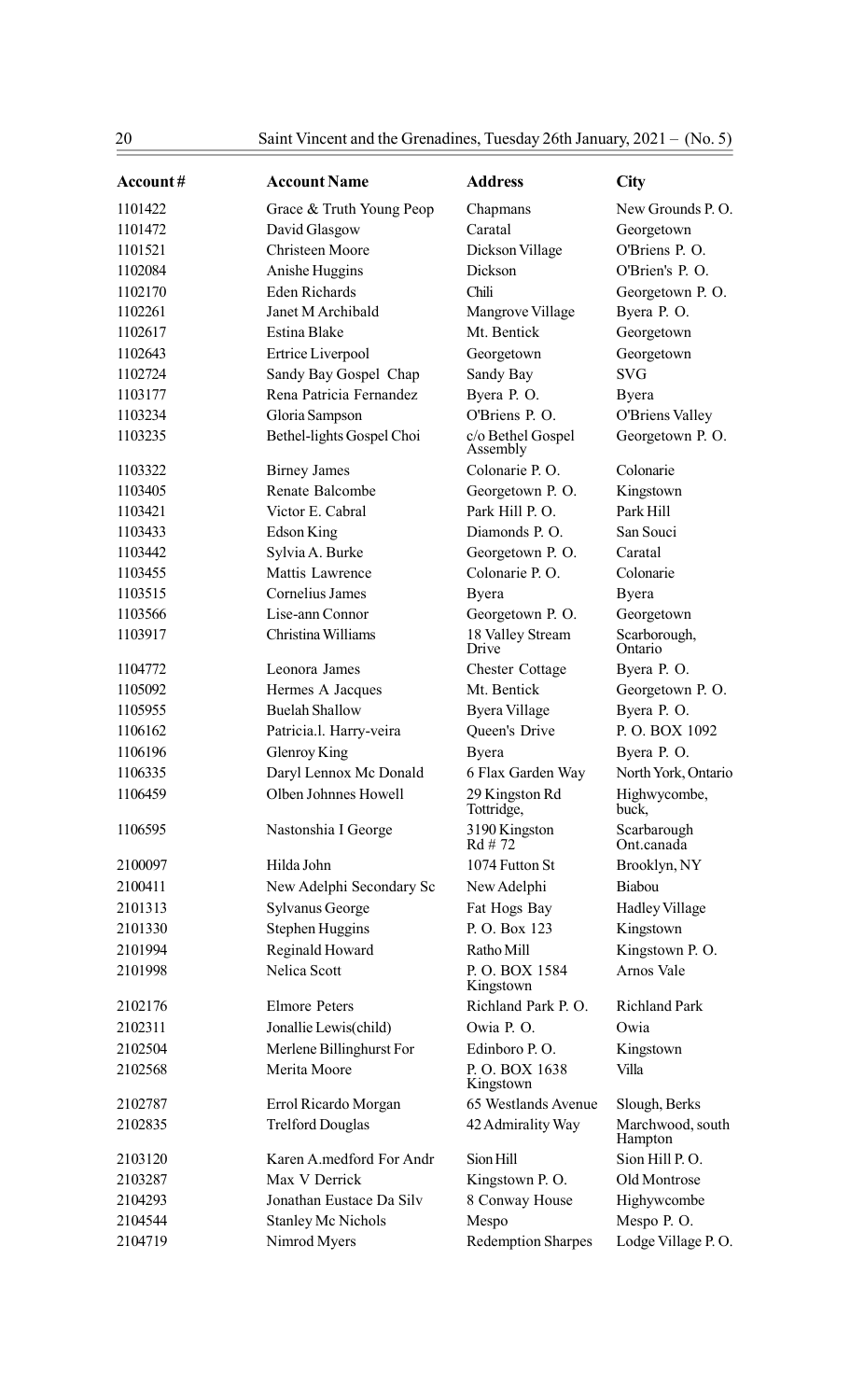| Account# | <b>Account Name</b>             | <b>Address</b>                       | City                       |
|----------|---------------------------------|--------------------------------------|----------------------------|
| 2105638  | J.dawn Millington/byron-        | P.O. Box 1158                        | Sion Hill,<br>Kingstown    |
| 2105671  | Velma CAIN                      | Sayers                               | Mespo P.O.                 |
| 2105901  | Sherol JAMES                    | <b>C/O CENTRAL</b><br>POLICE STATION | P.O. BOX 835               |
| 2105993  | Roslyn Verna Anthony            | Diamond                              | ENHAMS P.O.                |
| 2106535  | Isola A. Baynes                 | Park Hill                            | Park Hill P.O.             |
| 2106772  | Ferdinand A Brackin             | Lodge Village P.O.                   | <b>Sharpes Dale</b>        |
| 2106796  | Orlando Mahinda Baynes          | Kingstown P.O.                       | Kingstown                  |
| 2106846  | Treldon A Gordon                | 606 Ruth Street                      | Bridge Port, CT            |
| 2106883  | Alice V Bagares                 | P. O. Box 333                        | New Montrose               |
| 2107220  | Kamico Fuzico Simmons           | 5909 Girad Avenue                    | Pennsylvania 19151         |
| 2107434  | <b>Kenneth Francis Williams</b> | 6 Ascot Rd Luton<br><b>Beds</b>      | Lu3 Inu England            |
| 3100560  | <b>Assumption Church Canoua</b> | Canouan P. O.                        | Canouan                    |
| 3100704  | Canouan Anglican Youth M        | Canouan P.O.                         | Grand Bay                  |
| 3101619  | Ronald John Spence              | P. O. BOX 333                        | Arnos Vale                 |
| 3102546  | Sylvinia Algasta Lewis          | Byera P.O.                           | Byera                      |
| 3102613  | Angelique D. Najab-antoi        | c/o Cca Limited                      | Canouan                    |
| 3102718  | Michael Karl Fahrenbach         | <b>Balance Village</b>               | Canouan                    |
| 5100608  | Mc Donald Ollivierre            | Bequia P.O.                          | La Pompe                   |
| 5100640  | Aneila Bess                     | Bequia                               | Paget Farm                 |
| 5101167  | Marcus Simmons                  | Paget Farm                           | Bequia                     |
| 5101285  | Rachael Farrell                 | Bequia P.O.                          | Union Vale                 |
| 5101925  | Renitha Glynn                   | Port Elizabeth                       | Bequia                     |
| 5102235  | Jovita Patterson                | Hamilton                             | Bequia                     |
| 5102251  | Julian Hazell                   | Paget Farm                           | Bequia                     |
| 5103526  | Una Glynn                       | <b>Union Vale</b>                    | Bequia                     |
| 5103980  | Ysanne Maryse Stiell-mcn        | 110 Church Road                      | North Tottenham,<br>London |
| 5104198  | Hendrick Joshua                 | 46 Kenilworth                        | Ottowa, Ontario            |
| 5104389  | Joseph D. Phillips              | 108 Snowshill Road                   | London                     |
| 5104400  | <b>Brian Wallace</b>            | Port Elizabeth                       | Bequia                     |
| 5104448  | Gillian Tabor                   | Port Elizabeth                       | Bequia P.O.                |
| 5104787  | Anke E Fuhrmann                 | Holzmark 32                          | 51503 Rosrath              |
| 5105337  | Beq Seventh Day Adventis        | Port Elizabeth                       | Bequia                     |
| 6100679  | Owen Alexander                  | Ashton                               | Union Island               |
| 6100707  | Ambrose Claude I/t For R        | Ashton                               | Union Island               |
| 6101047  | Marilyn Coy                     | 257 Thomson Ave                      | Englewood, NJ              |
| 6101061  | Veron Glasgow                   | Clifton                              | Union Island               |
| 6101156  | Geraldine Wilson                | 839 Prospect Plaace                  | Brooklyn, NY               |
| 6101526  | Cream of The Island Zips        | Ashton                               | <b>Union Island</b>        |
| 6101767  | Louisa Mc Intosh                | Clifton                              | Kingstown                  |
| 6101823  | Waldron Mc Intosh               | Clifton                              | Union Island               |
| 6101878  | Davidson Ackie                  | Ashotn                               | Union Island               |
| 6102089  | Anthony Patrice(deceased        | Windward Carriacou                   | General P.O.               |
| 6102878  | Osborne King                    | Clifton                              | Union Island               |
| 6103143  | <b>Clinton Browne</b>           | Ashton                               | Union Island               |
| 6103334  | Cora Forde                      | Mayreau                              | Southern<br>Grenadines     |
| 6103658  | Bertlyn Joseph                  | Ashton                               | Union Island               |
| 6103758  | Joseph E. Alexander             | 132 East 29th Street                 | Brooklyn, NY               |
| 6104731  | Gren-sports                     | Ashton                               | Union Islnad               |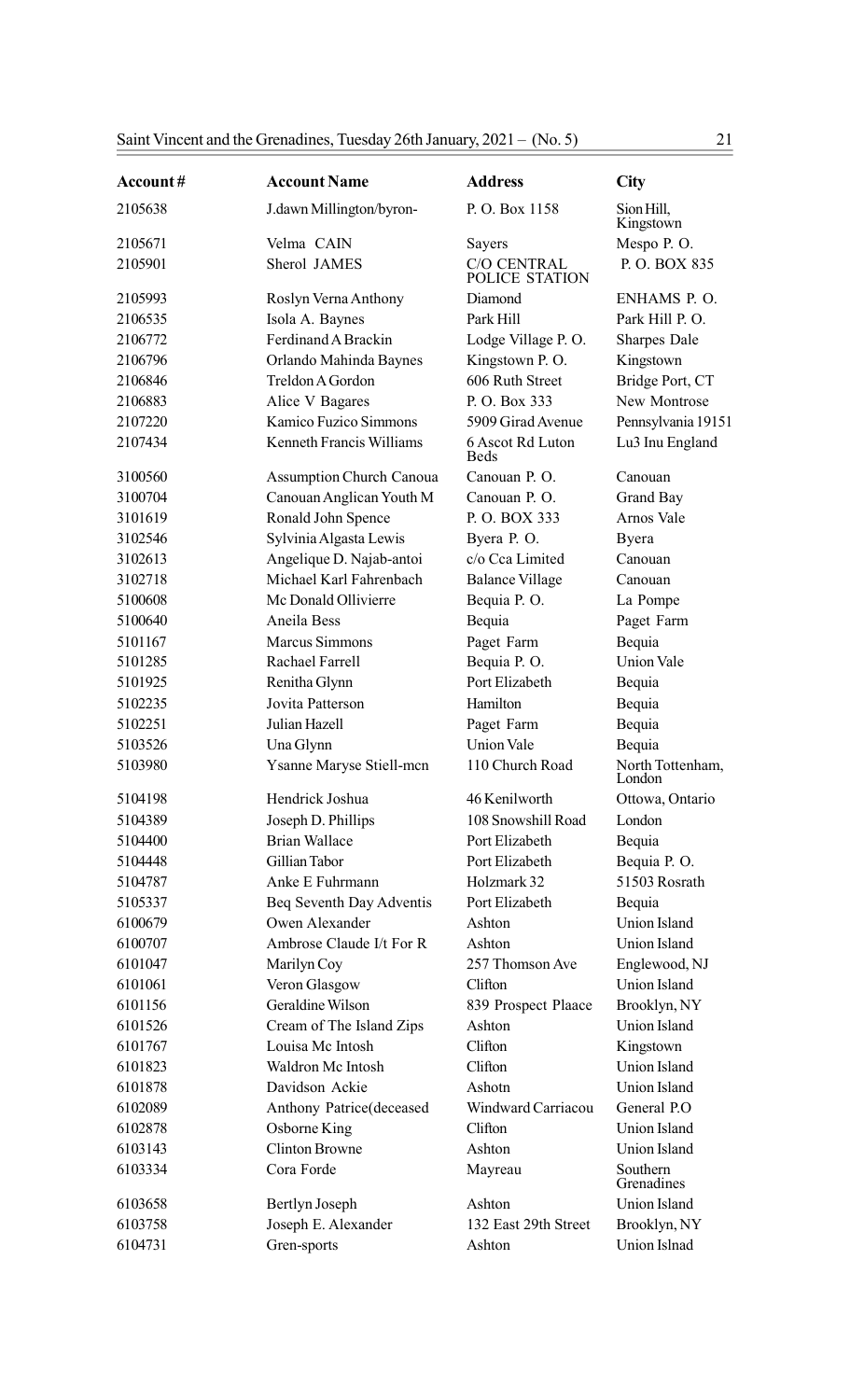22 Saint Vincent and the Grenadines, Tuesday 26th January, 2021 – (No. 5)

| Account $#$ | <b>Account Name</b>          | <b>Address</b>                  | City                          |
|-------------|------------------------------|---------------------------------|-------------------------------|
| 200088      | Peoples Bakery Ltd.          | Layou                           | Layou P. O.                   |
| 200627      | Firstcom Inc In Receiver     | Kingstown                       | P.O. BOX                      |
| 200712      | Trinidad Extraction & Re     | 14 Dow Village                  | New Settlement,<br>California |
| 500108      | Ivor Jackson                 | St John's                       | St. John's, Antigua           |
| 500358      | <b>Chesley Saunders</b>      | P.O. Box 298                    | Kingstown                     |
| 500500      | <b>Stephane Beaudry</b>      | Suite K043                      | Kingstown                     |
| 500774      | Marlon Stevenson             | Paul's Avenue                   | Kingstown                     |
| 2800180     | Richmond Hill Govt School    | Richmond Hill                   | c/o Richmond Hill<br>School   |
| 3500092     | Helen Thorne                 | Canouan P. O.                   | Canouan                       |
| 6700057     | Selwyn Stowe                 | Ashton                          | Union Island                  |
| 6104890     | <b>Bronson Hutchinson</b>    | Ashton P.O.                     | Union Island                  |
| 7100024     | Franklyn Solomon             | Kingstown                       | <b>SVG</b>                    |
| 7100933     | Noel Samuel                  | Barrouallie                     | Barrouallie                   |
| 7102530     | Elizabeth Ash                | Barrouallie                     | Barrouallie P.O.              |
| 7102923     | Jerome Gurley Toussaint      | Barrouallie                     | Barrouallie P.O.              |
| 7102948     | Claudia Benn                 | Barrouallie                     | Barrouallie P.O.              |
| 7103206     | Abraham A Hepburn            | Barrouallie P.O.                | Barrouallie                   |
| 7103626     | Barrouallie Secondary School | Barrouallie Secondary<br>School | Barrouallie                   |

#### **NOTICE**  $\mathcal{L}_\text{max}$

The St. Vincent and the Grenadines Financial Services Authority hereby gives notice pursuant to the provisions of the Mutual Funds Act, Chapter 154 of the Revised Laws of Saint Vincent and the Grenadines that the license of the following Mutual Funds have been renewed for the period ending 31st December, 2021.

| 1. Universal Asset Management Ltd.                                              | Mutual Fund Recognised Manager |
|---------------------------------------------------------------------------------|--------------------------------|
| 2. JTC Fund Services (Cayman) Ltd.                                              | Recognised Fund Administrator  |
| 3. Syos Asset Management Limited                                                | <b>Mutual Fund Manager</b>     |
| 4. BEST-AGER STRATEGIE<br>(A Segregated Cell of Syos Investment Funds SCC Ltd.) | <b>Public Mutual Fund</b>      |
| 5. Regent Fund Management Limited                                               | Mutual Fund Administrator      |
| 6. Circle Investment Support Services (Luxembourg) S.A.                         | Mutual Fund Recognised Manager |
| 7. G.E.M. Management Limited                                                    | <b>Mutual Fund Manager</b>     |
| 8. Universal Strategies Fund (SCC) Ltd.                                         | Private Mutual Fund            |
| 9. Euro Pacific Advisors Ltd.                                                   | <b>Mutual Fund Manager</b>     |
|                                                                                 |                                |

# CARLA JAMES,

Registrar of Mutual Funds.

### **NOTICE**

The St. Vincent and the Grenadines Financial Services Authority hereby gives notice that the following International Business Companies have been struck from the Register pursuant to section 172 (3) and (4) of the International Business Companies (Amendment and Consolidation) Act, Chapter 149 of the Revised Laws of Saint Vincent and the Grenadines, 2009:

1. Alien Company Limited 686 CTD 1998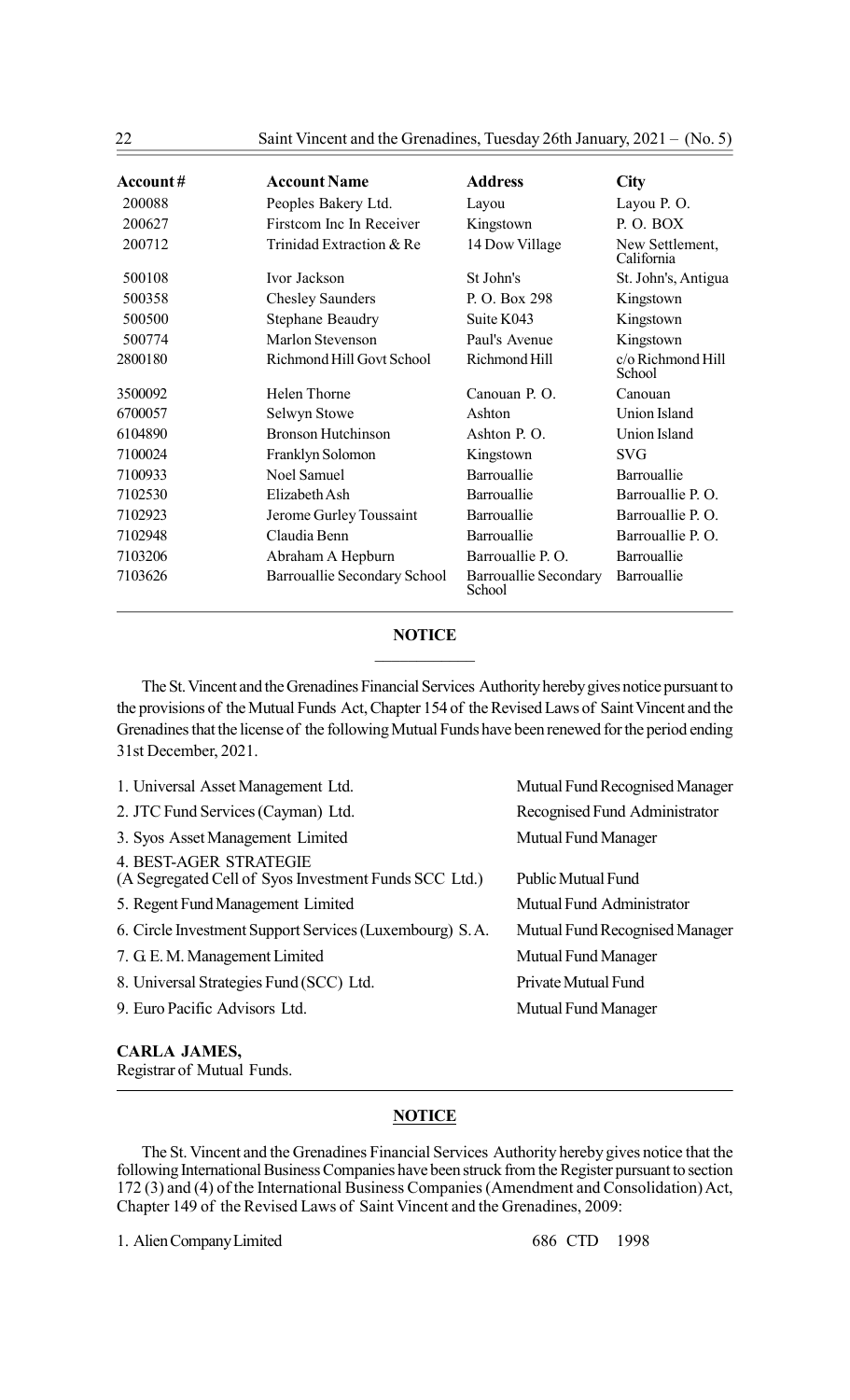|       |            | 2007                                                                                                                                                                                                                                                                                                           |
|-------|------------|----------------------------------------------------------------------------------------------------------------------------------------------------------------------------------------------------------------------------------------------------------------------------------------------------------------|
| 134   |            | 1997                                                                                                                                                                                                                                                                                                           |
| 1391  | <b>IBC</b> | 1998                                                                                                                                                                                                                                                                                                           |
| 1882  | <b>IBC</b> | 1998                                                                                                                                                                                                                                                                                                           |
| 9827  |            | 2002                                                                                                                                                                                                                                                                                                           |
| 10121 | <b>IBC</b> | 2003                                                                                                                                                                                                                                                                                                           |
| 11600 |            | 2004                                                                                                                                                                                                                                                                                                           |
| 15211 |            | 2007                                                                                                                                                                                                                                                                                                           |
| 16738 |            | 2008                                                                                                                                                                                                                                                                                                           |
| 17370 | <b>IBC</b> | 2008                                                                                                                                                                                                                                                                                                           |
|       |            | 2009                                                                                                                                                                                                                                                                                                           |
|       |            | 2009                                                                                                                                                                                                                                                                                                           |
|       |            | 2010                                                                                                                                                                                                                                                                                                           |
| 18551 |            | 2010                                                                                                                                                                                                                                                                                                           |
|       |            | 2011                                                                                                                                                                                                                                                                                                           |
|       |            | 2011                                                                                                                                                                                                                                                                                                           |
| 19921 | <b>IBC</b> | 2011                                                                                                                                                                                                                                                                                                           |
|       |            | 2013                                                                                                                                                                                                                                                                                                           |
|       |            | 2013                                                                                                                                                                                                                                                                                                           |
|       |            | 2014                                                                                                                                                                                                                                                                                                           |
| 22583 |            | 2015                                                                                                                                                                                                                                                                                                           |
|       |            | 2016                                                                                                                                                                                                                                                                                                           |
| 25005 | <b>IBC</b> | 2018                                                                                                                                                                                                                                                                                                           |
| 4834  | <b>IBC</b> | 1999                                                                                                                                                                                                                                                                                                           |
| 4835  | <b>IBC</b> | 1999                                                                                                                                                                                                                                                                                                           |
| 11210 | <b>IBC</b> | 2004                                                                                                                                                                                                                                                                                                           |
| 19001 | <b>IBC</b> | 2010                                                                                                                                                                                                                                                                                                           |
| 19943 | <b>IBC</b> | 2011                                                                                                                                                                                                                                                                                                           |
| 21245 |            | 2013                                                                                                                                                                                                                                                                                                           |
|       |            | 2014                                                                                                                                                                                                                                                                                                           |
| 21943 |            | 2014                                                                                                                                                                                                                                                                                                           |
| 22399 | <b>IBC</b> | 2014                                                                                                                                                                                                                                                                                                           |
| 22474 |            | 2015                                                                                                                                                                                                                                                                                                           |
| 22545 |            | 2015                                                                                                                                                                                                                                                                                                           |
| 23842 |            | 2017                                                                                                                                                                                                                                                                                                           |
| 24471 | <b>IBC</b> | 2018                                                                                                                                                                                                                                                                                                           |
|       |            | 1236 CTD<br><b>IBC</b><br><b>IBC</b><br>$\Gamma$<br><b>IBC</b><br><b>IBC</b><br>17762 IBC<br>18126 IBC<br>18512 IBC<br><b>IBC</b><br>19633 IBC<br>19684 IBC<br>20956 IBC<br>21828 IBC<br>22464 IBC<br>$\rm{IBC}$<br>23276 IBC<br><b>IBC</b><br>21942 IBC<br><b>IBC</b><br><b>IBC</b><br>$\Gamma$<br><b>IBC</b> |

# CARLA JAMES,

Registrar, International Business Companies.